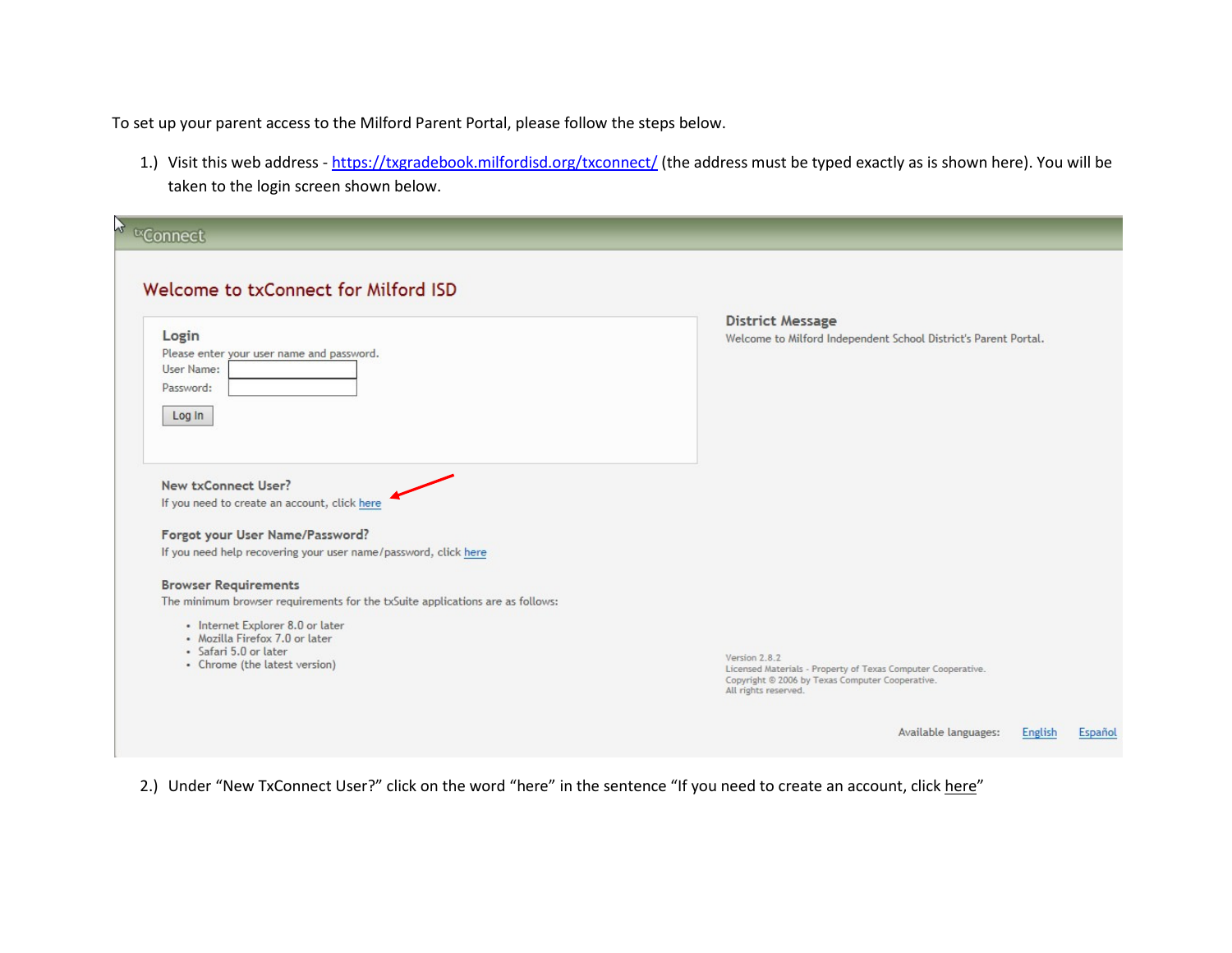3.) You will be taken to the registration screen below. Complete the required information paying close attention to the requirements for username, password and email address.

| <sup>t</sup> ¤Connect   |                                                                                                                                              |                                     |         |         |
|-------------------------|----------------------------------------------------------------------------------------------------------------------------------------------|-------------------------------------|---------|---------|
| Registration            |                                                                                                                                              |                                     |         |         |
| User Info - Step 1 of 3 | Please provide a user name, password, and e-mail.                                                                                            |                                     |         |         |
| User Name:              | Must be between 6 and 9 alpha-numeric characters. (example: ABC5555)                                                                         |                                     |         |         |
| Password:               | Must be between 6 and 9 characters; must contain at least 3 of the following character types: uppercase, lowercase, numeric, punctuation.    |                                     |         |         |
| Confirm Password:       | Password must match entry in password field exactly. (case sensitive)                                                                        |                                     |         |         |
| E-mail:                 | Must be a valid e-mail address format. (example: name@name.com)                                                                              |                                     |         |         |
|                         | Your email address is required if:                                                                                                           |                                     |         |         |
|                         | . You are new to the district and you are registering a new student.<br>. You wish to update your existing students' enrollment information. |                                     |         |         |
|                         | . You wish to receive attendance or grade alerts.                                                                                            |                                     |         |         |
|                         |                                                                                                                                              | <b>Next</b><br>Available languages: | English | Español |
|                         |                                                                                                                                              |                                     |         |         |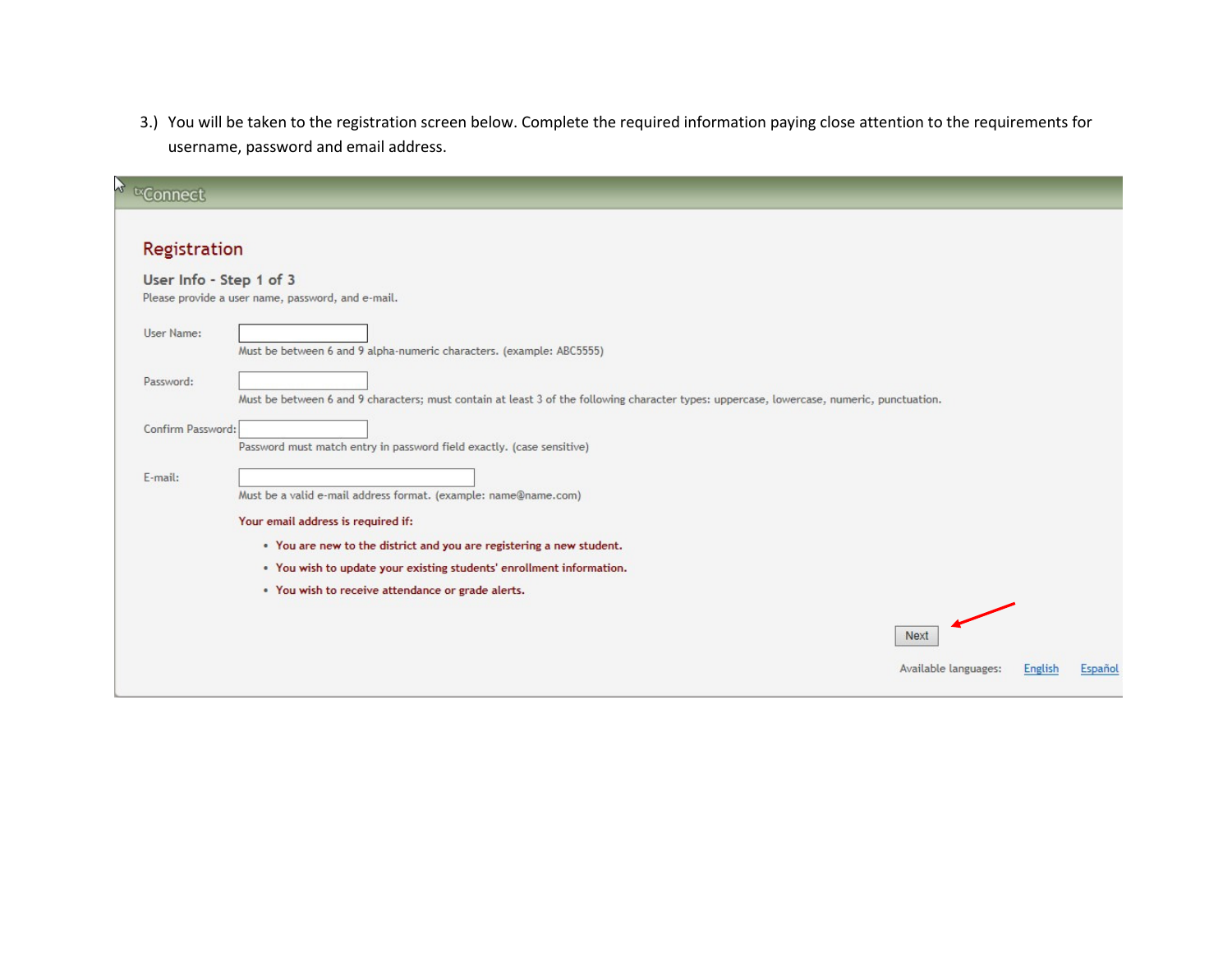4.) Click "Next" after entering the required information.

| ł,<br><b>ExConnect</b>  |                                                   |                                                                                                                                           |         |         |
|-------------------------|---------------------------------------------------|-------------------------------------------------------------------------------------------------------------------------------------------|---------|---------|
| Registration            |                                                   |                                                                                                                                           |         |         |
| User Info - Step 1 of 3 | Please provide a user name, password, and e-mail. |                                                                                                                                           |         |         |
| User Name:              | newuser                                           |                                                                                                                                           |         |         |
|                         |                                                   | Must be between 6 and 9 alpha-numeric characters. (example: ABC5555)                                                                      |         |         |
| Password:               |                                                   |                                                                                                                                           |         |         |
|                         |                                                   | Must be between 6 and 9 characters; must contain at least 3 of the following character types: uppercase, lowercase, numeric, punctuation. |         |         |
|                         | Confirm Password: 000000000                       | Password must match entry in password field exactly. (case sensitive)                                                                     |         |         |
| E-mail:                 | myemail@gmail.com                                 | $\times$                                                                                                                                  |         |         |
|                         | Your email address is required if:                | Must be a valid e-mail address format. (example: name@name.com)                                                                           |         |         |
|                         |                                                   | . You are new to the district and you are registering a new student.                                                                      |         |         |
|                         |                                                   | . You wish to update your existing students' enrollment information.                                                                      |         |         |
|                         | . You wish to receive attendance or grade alerts. |                                                                                                                                           |         |         |
|                         |                                                   | Next                                                                                                                                      |         |         |
|                         |                                                   | Available languages:                                                                                                                      | English | Español |

5.) As seen below, click the "Question" arrow on the right side of the box and select a question to answer to aid in recovery of a lost or forgotten password. Enter the answer to the selected question and enter the answer in the "Answer" box and click "Next".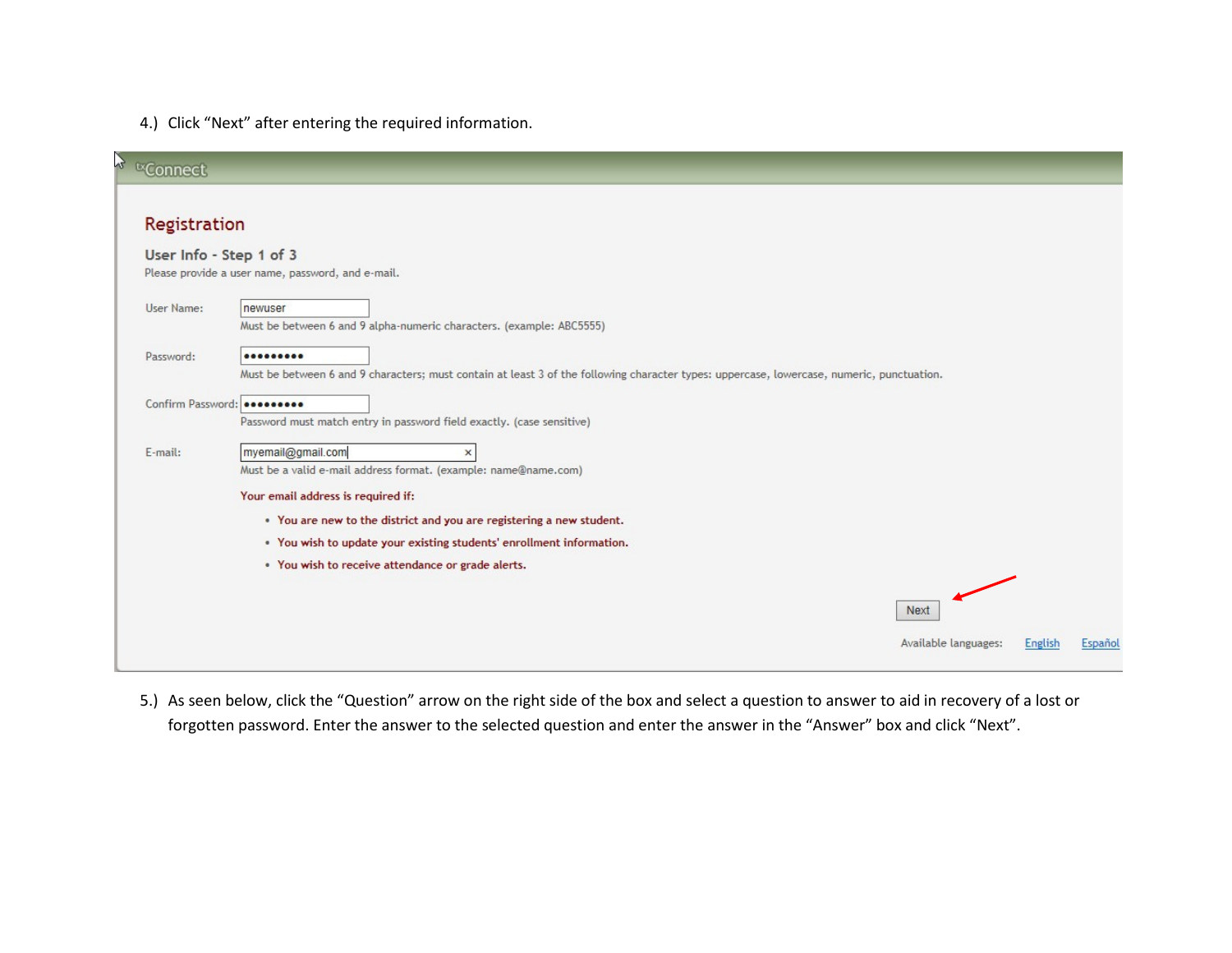| <b>A ExConnect</b>                                                                                                     |                                    |  |                      |                |         |
|------------------------------------------------------------------------------------------------------------------------|------------------------------------|--|----------------------|----------------|---------|
| Registration                                                                                                           |                                    |  |                      |                |         |
| Hint Question - Step 2 of 3<br>Select a question and enter an answer to help you retrieve your password if it is lost. |                                    |  |                      |                |         |
| Question: Choose a question<br>Answer:                                                                                 | $\vee$ You must choose a question. |  |                      |                |         |
|                                                                                                                        | Next<br>Previous                   |  |                      |                |         |
|                                                                                                                        |                                    |  | Available languages: | <b>English</b> | Español |

6.) The next screen allows you to access to your student's information. This information is supplied by the school and is unique to each student in the district. You will receive notification of your student's "Student Portal ID" in the mail. Keep this information handy to complete the addition of the student to your Parent Portal account. (If you do not have the information available at this time, you may click "Complete" and add the student access at a later time.)

| nnect                                                                                                                                                                                                                                                                                                                                    |                       |                      |                      |         |         |
|------------------------------------------------------------------------------------------------------------------------------------------------------------------------------------------------------------------------------------------------------------------------------------------------------------------------------------------|-----------------------|----------------------|----------------------|---------|---------|
| Registration                                                                                                                                                                                                                                                                                                                             |                       |                      |                      |         |         |
| Add Students (optional) - Step 3 of 3<br>Please provide a Student Portal ID and birth date for each student you wish to add.<br>If you do not add a student at this time, you may add one in your profile later.<br>If you are new to the district, please skip this step. Your Portal ID will be given to you by your students' campus. |                       |                      |                      |         |         |
| Student Portal ID:                                                                                                                                                                                                                                                                                                                       | <b>Added Students</b> |                      |                      |         |         |
| <b>Student Birth Date:</b><br>Enter date in MM/DD/YYYY format.                                                                                                                                                                                                                                                                           | (none)                |                      |                      |         |         |
| Add                                                                                                                                                                                                                                                                                                                                      |                       | Previous<br>Complete |                      |         |         |
|                                                                                                                                                                                                                                                                                                                                          |                       |                      | Available languages: | English | Español |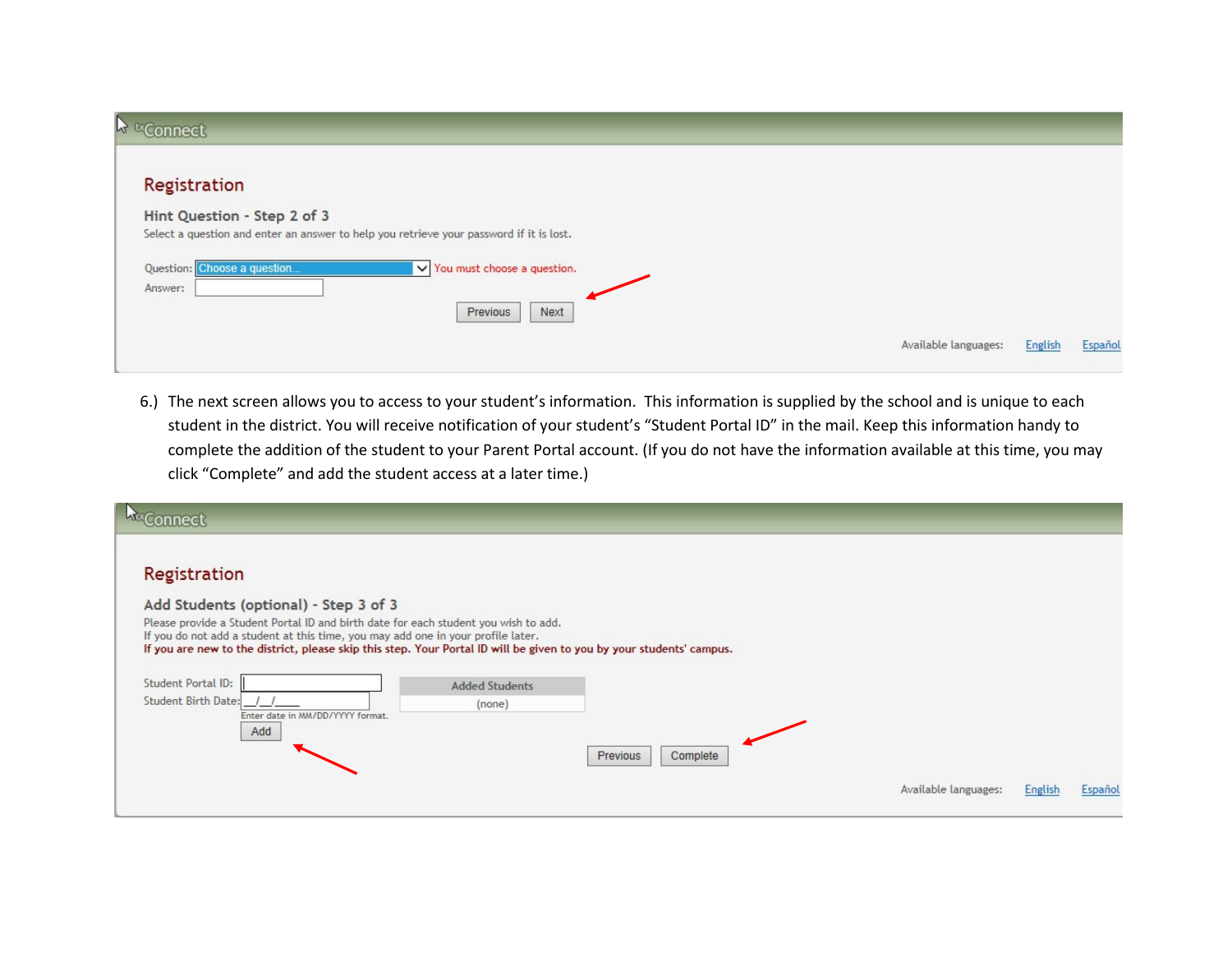7.) You may add access to multiple students at one time by simply clicking on the "Add" button after entering their "Student Portal ID" and birth date. After adding the student(s) information and clicking "Complete", you will see the following "Summary" screen. Student names will appear on the left hand side of the screen (omitted here for privacy). You may click on any student name to see their summary information.

| <sup>tx</sup> Connect                  | Summary                               | Attendance          | Grades<br>Assignments | My Account<br>Alerts |                                                |                                                  |                      |         |         |
|----------------------------------------|---------------------------------------|---------------------|-----------------------|----------------------|------------------------------------------------|--------------------------------------------------|----------------------|---------|---------|
| Students (settings)<br><b>John Doe</b> | Summary<br>for: John Doe              |                     | at Milford School     |                      |                                                |                                                  |                      |         |         |
| Jan Doe                                | <b>Campus Notes</b><br>Class Schedule |                     |                       |                      | $\mathbb{Z}$                                   |                                                  |                      |         |         |
|                                        | Period                                | Course              | Instructor            | <b>Last Updated</b>  | <b>Current Average</b><br>as of 12:32AM 4/2/14 | <b>Today's Attendance</b><br>as of 2:59PM 4/2/14 |                      |         |         |
|                                        | $\mathbf{1}$                          | <b>MUSIC I BAND</b> | MARK A. LUCUS         | 3/24/2014            | 100                                            |                                                  |                      |         |         |
|                                        | $\overline{2}$                        | <b>ENGLISH I</b>    | WILLIAM J. STEPHENS   | 3/17/2014            | 85                                             |                                                  |                      |         |         |
|                                        | 3                                     | INTG. PHYS & CH     | JOSHUA P. PERRY       | 3/23/2014            | 73                                             |                                                  |                      |         |         |
|                                        | 4                                     | AG MECH MET YR      | MARK T. JACKSON       | 3/18/2014            | 84                                             |                                                  |                      |         |         |
|                                        | 5                                     | WORLD GEOGRAPHY     | RONNY R. CRUMPTON     | 3/27/2014            | 89                                             |                                                  |                      |         |         |
|                                        | 6                                     | ALGEBRA I           | DOROTHY L. MULLICAN   | 3/24/2014            | 83                                             |                                                  |                      |         |         |
|                                        | $\overline{7}$                        | PSYCHOLOGY          | OTIS E. CARTER        | 3/21/2014            | 82                                             |                                                  |                      |         |         |
|                                        | 8                                     | PE ATH 1            | RONNY R. CRUMPTON     | 3/6/2014             | 95                                             |                                                  |                      |         |         |
|                                        |                                       |                     |                       |                      |                                                |                                                  | Available languages: | English | Español |

8.) By clicking on "Attendance" at the top of the screen, you may access your student's information showing all absence and tardy information.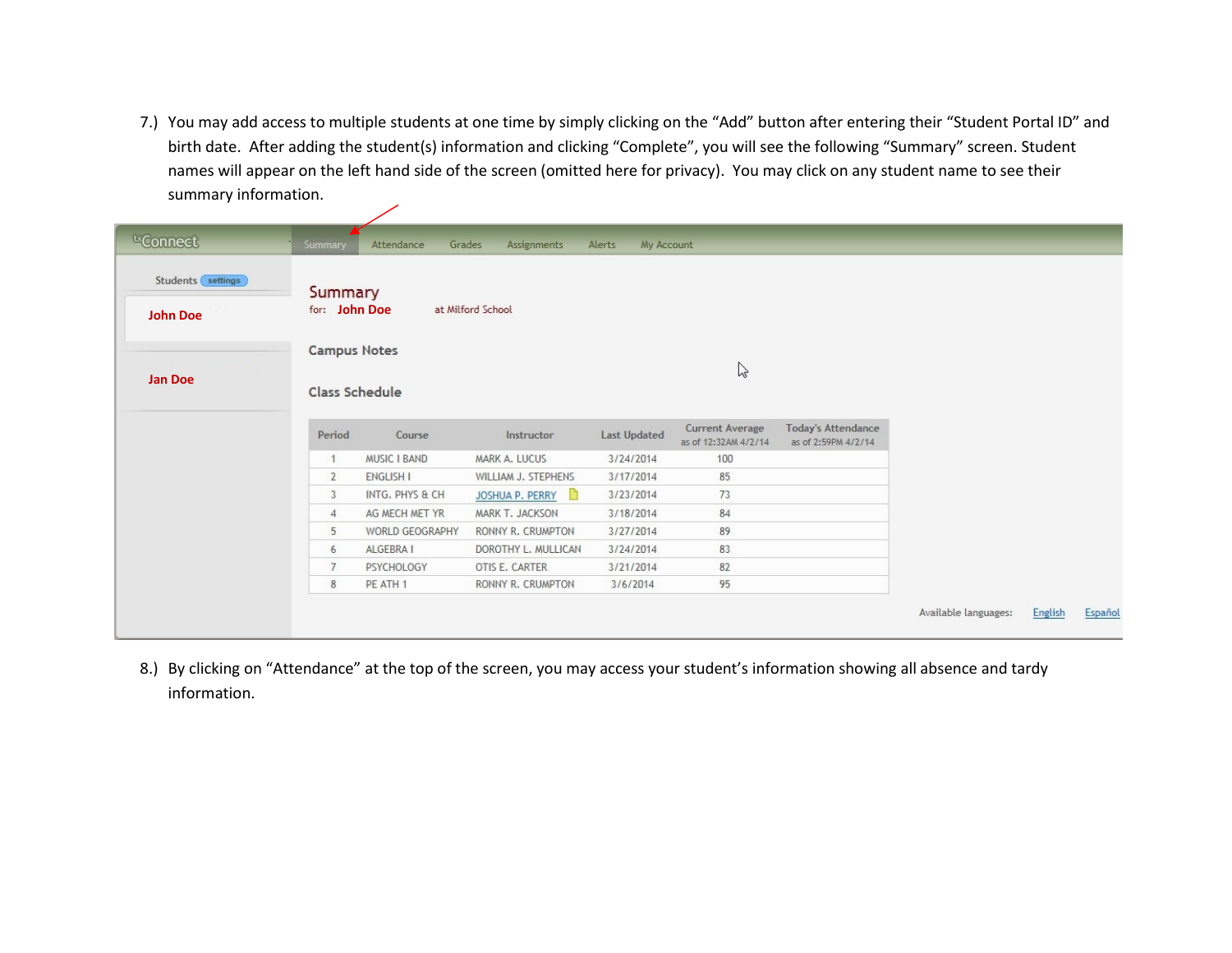| Students settings | Attendance     |                                 |                                                                |              |   |               |                |   |      |     |          |      |             |  |
|-------------------|----------------|---------------------------------|----------------------------------------------------------------|--------------|---|---------------|----------------|---|------|-----|----------|------|-------------|--|
| <b>John Doe</b>   | for: John Doe  |                                 | at Milford School on 4/2/2014 2:59:00 PM                       |              |   |               |                |   |      |     |          |      |             |  |
|                   |                |                                 | <b>Detailed Attendance</b>                                     |              |   | Calendar View |                |   |      |     |          |      |             |  |
| <b>Jan Doe</b>    | Semester: 2 V  |                                 |                                                                |              |   |               |                |   |      |     |          |      |             |  |
|                   |                | E: SCHOOL RELATED ABSENCE (UIL) | F: SCHOOL RELATED (Non - UIL) M: MEDICAL NOTE (PART DAY ATTEN) |              |   |               |                |   |      |     | T: TARDY |      |             |  |
|                   | Period         | Class                           | Teacher                                                        | $1/23$ $2/5$ |   |               | 2/11 2/17 2/20 |   | 2/27 | 3/6 | 3/18     | 3/19 | 3/26        |  |
|                   | 1              | <b>MUSIC I BAND</b>             | MARK A. LUCUS                                                  |              |   |               |                |   | E    |     |          | E    | Ε           |  |
|                   | $\overline{2}$ | ENGLISH I                       | WILLIAM J. STEPHENS                                            |              | T |               |                |   | E    |     |          | E    | E           |  |
|                   | 3              | INTG. PHYS & CH                 | JOSHUA P. PERRY<br>D                                           |              |   |               |                |   | E    |     |          | E.   | E           |  |
|                   | $\overline{4}$ | AG MECH MET YR                  | MARK T. JACKSON                                                | M            |   |               | T              |   | E    | F   |          | E    | $\mathsf E$ |  |
|                   | 5              | WORLD GEOGRAPHY                 | RONNY R. CRUMPTON                                              | M            |   |               |                |   | E    | F   |          | E    | E           |  |
|                   | 6              | ALGEBRA I                       | DOROTHY L. MULLICAN                                            |              |   |               |                | F |      | F   | E        | E    | E           |  |
|                   | $\overline{7}$ | PSYCHOLOGY                      | OTIS E. CARTER                                                 |              |   | T             |                | F |      | F   | F        | E    | E           |  |

9.) By clicking on "Grades" at the top of the screen, you may access current student grade information by class.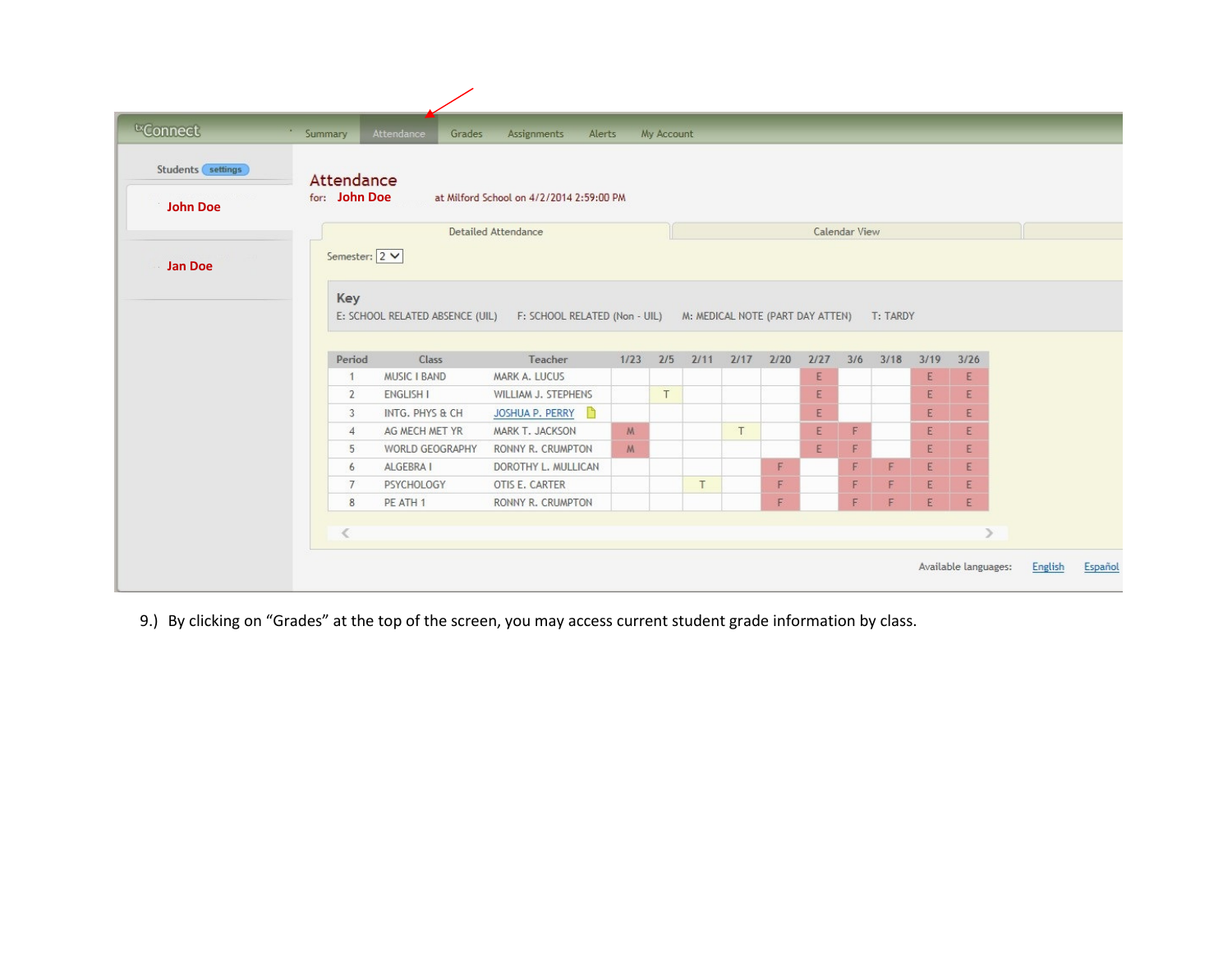| ↓ txConnect         | Summary                   | Grades<br>Attendance   | Assignments<br>Alerts                     | My Account      |                                 |                 |
|---------------------|---------------------------|------------------------|-------------------------------------------|-----------------|---------------------------------|-----------------|
| Students (settings) | Grades                    |                        |                                           |                 |                                 |                 |
| <b>John Doe</b>     | for: John Doe             |                        | at Milford School on 4/2/2014 12:32:00 AM |                 |                                 |                 |
|                     |                           |                        | Cycle Grades                              |                 |                                 | Semester Grades |
| Jan Doe             | Semester: 2 V<br>Show All | Hide All               |                                           |                 | Show Blank Grades               |                 |
|                     | Period                    | Class                  | Teacher                                   | Previous Cycles | Current Cycle<br>$\overline{2}$ |                 |
|                     |                           | <b>MUSIC I BAND</b>    | MARK A. LUCUS                             | 100             | 100                             |                 |
|                     | $\overline{2}$            | <b>ENGLISH I</b>       | WILLIAM J. STEPHENS                       | 095             | 85                              |                 |
|                     | 3                         | INTG, PHYS & CH        | JOSHUA P. PERRY<br>n                      | 083             | 73                              |                 |
|                     | $\overline{4}$            | AG MECH MET YR         | MARK T. JACKSON                           | 087             | 84                              |                 |
|                     | 5                         | <b>WORLD GEOGRAPHY</b> | RONNY R. CRUMPTON                         | 091             | 89                              |                 |
|                     | 6                         | ALGEBRA I              | DOROTHY L. MULLICAN                       | 084             | 83                              |                 |
|                     | $\overline{7}$            | PSYCHOLOGY             | OTIS E. CARTER                            | 082             | 82                              |                 |
|                     |                           | PE ATH 1               | RONNY R. CRUMPTON                         | 095             | 95                              |                 |

10.)By clicking on "Assignments" at the top of the screen, you may access current information on assignment grades by course.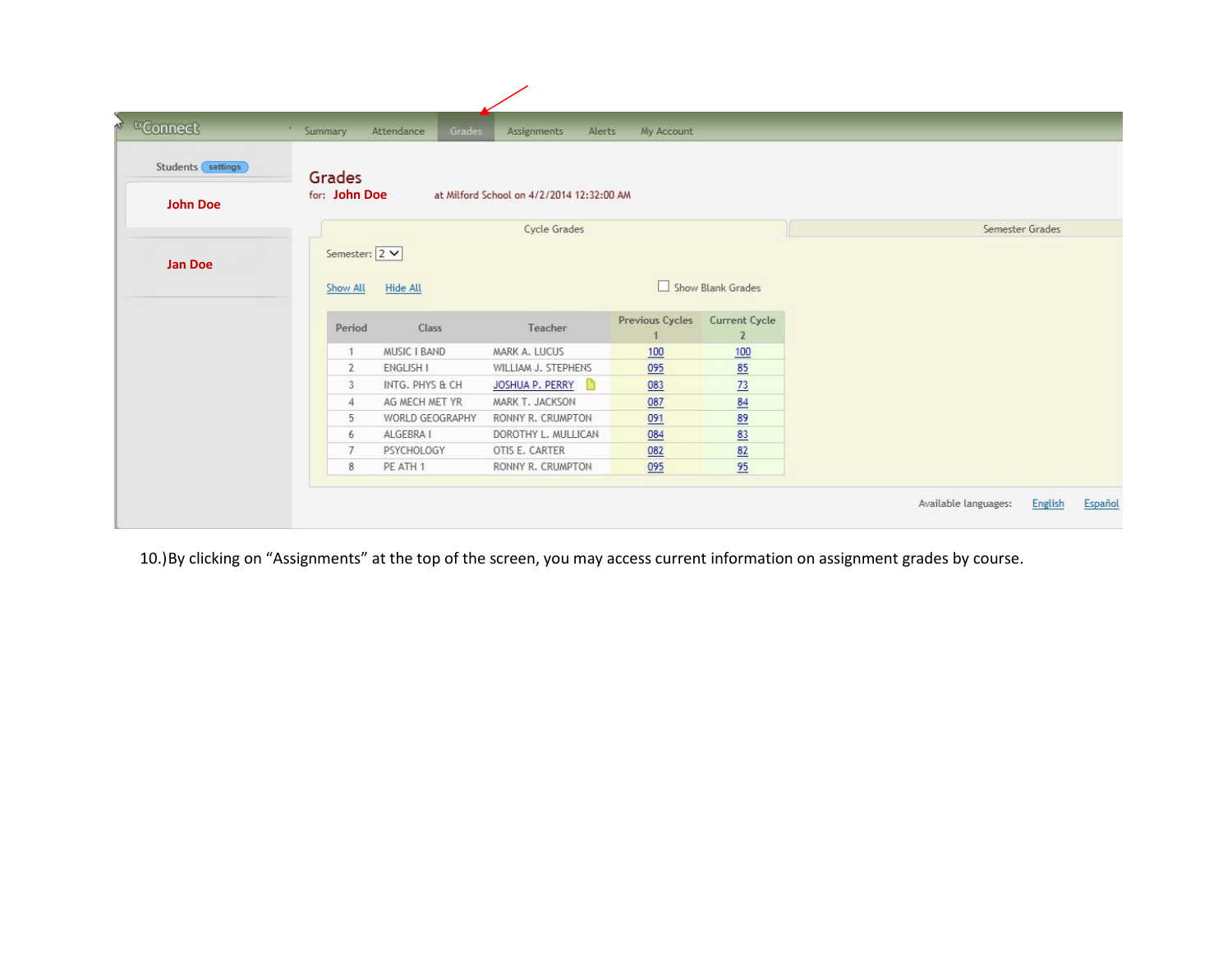| Students settings<br>Assignments<br>for: John Doe<br>at Milford School on 4/2/2014 12:32:00 AM<br><b>John Doe</b><br>PSYCHOLOGY<br>Course:<br>$\checkmark$<br>$2 \vee$<br>Cycle:<br><b>Jan Doe</b><br>All Assignments<br>View:<br>O Only Graded Assignments<br>$\bigcirc$ Only Pending Assignments<br>View only assignments due before: 04/02/2014<br><b>Find Assignments</b><br>Course $\circledcirc$<br>Assignment<br>Grade<br>Category<br>Due Date<br>Ch. 3-1 Vocabulary<br>Teacher's Choice<br>84<br>PSYCHOLOGY<br>2/25/14<br>70<br>PSYCHOLOGY<br>Ch. 3-1 Guided Reading Activity<br>6-12 Daily Assignment<br>2/26/14<br>PSYCHOLOGY<br>Ch. 3-1 Quiz<br>Teacher's Choice<br>2/27/14<br>70<br>PSYCHOLOGY<br>3/3/14<br>89<br>Ch. 3-2 Vocabulary<br>Teacher's Choice<br>Ch. 3-2 Guided Reading Activity<br>91<br>PSYCHOLOGY<br>6-12 Daily Assignment<br>3/4/14<br>90<br>PSYCHOLOGY<br>Ch. 3-2 Quiz<br>Teacher's Choice<br>3/5/14<br>Teacher's Choice<br>3/7/14<br>92<br>PSYCHOLOGY<br>Ch. 3-3 Vocabulary<br>PSYCHOLOGY<br>Ch. 3-3 Guided Reading Activity<br>6-12 Daily Assignment<br>3/17/14<br>86<br>80<br>PSYCHOLOGY<br>Ch. 3-3 Quiz<br>Teacher's Choice<br>3/18/14<br>80<br>PSYCHOLOGY<br>Ch. 3 Test<br>$6-12$ Test<br>3/20/14 | <sup>tx</sup> Connect | Summary | <b>Assignments</b><br>Attendance<br>Grades | Alerts | My Account |  |  |  |
|------------------------------------------------------------------------------------------------------------------------------------------------------------------------------------------------------------------------------------------------------------------------------------------------------------------------------------------------------------------------------------------------------------------------------------------------------------------------------------------------------------------------------------------------------------------------------------------------------------------------------------------------------------------------------------------------------------------------------------------------------------------------------------------------------------------------------------------------------------------------------------------------------------------------------------------------------------------------------------------------------------------------------------------------------------------------------------------------------------------------------------------------------------------------------------------------------------------------------------|-----------------------|---------|--------------------------------------------|--------|------------|--|--|--|
|                                                                                                                                                                                                                                                                                                                                                                                                                                                                                                                                                                                                                                                                                                                                                                                                                                                                                                                                                                                                                                                                                                                                                                                                                                    |                       |         |                                            |        |            |  |  |  |
|                                                                                                                                                                                                                                                                                                                                                                                                                                                                                                                                                                                                                                                                                                                                                                                                                                                                                                                                                                                                                                                                                                                                                                                                                                    |                       |         |                                            |        |            |  |  |  |
|                                                                                                                                                                                                                                                                                                                                                                                                                                                                                                                                                                                                                                                                                                                                                                                                                                                                                                                                                                                                                                                                                                                                                                                                                                    |                       |         |                                            |        |            |  |  |  |
|                                                                                                                                                                                                                                                                                                                                                                                                                                                                                                                                                                                                                                                                                                                                                                                                                                                                                                                                                                                                                                                                                                                                                                                                                                    |                       |         |                                            |        |            |  |  |  |
|                                                                                                                                                                                                                                                                                                                                                                                                                                                                                                                                                                                                                                                                                                                                                                                                                                                                                                                                                                                                                                                                                                                                                                                                                                    |                       |         |                                            |        |            |  |  |  |
|                                                                                                                                                                                                                                                                                                                                                                                                                                                                                                                                                                                                                                                                                                                                                                                                                                                                                                                                                                                                                                                                                                                                                                                                                                    |                       |         |                                            |        |            |  |  |  |
|                                                                                                                                                                                                                                                                                                                                                                                                                                                                                                                                                                                                                                                                                                                                                                                                                                                                                                                                                                                                                                                                                                                                                                                                                                    |                       |         |                                            |        |            |  |  |  |
|                                                                                                                                                                                                                                                                                                                                                                                                                                                                                                                                                                                                                                                                                                                                                                                                                                                                                                                                                                                                                                                                                                                                                                                                                                    |                       |         |                                            |        |            |  |  |  |
|                                                                                                                                                                                                                                                                                                                                                                                                                                                                                                                                                                                                                                                                                                                                                                                                                                                                                                                                                                                                                                                                                                                                                                                                                                    |                       |         |                                            |        |            |  |  |  |
|                                                                                                                                                                                                                                                                                                                                                                                                                                                                                                                                                                                                                                                                                                                                                                                                                                                                                                                                                                                                                                                                                                                                                                                                                                    |                       |         |                                            |        |            |  |  |  |
|                                                                                                                                                                                                                                                                                                                                                                                                                                                                                                                                                                                                                                                                                                                                                                                                                                                                                                                                                                                                                                                                                                                                                                                                                                    |                       |         |                                            |        |            |  |  |  |
|                                                                                                                                                                                                                                                                                                                                                                                                                                                                                                                                                                                                                                                                                                                                                                                                                                                                                                                                                                                                                                                                                                                                                                                                                                    |                       |         |                                            |        |            |  |  |  |
|                                                                                                                                                                                                                                                                                                                                                                                                                                                                                                                                                                                                                                                                                                                                                                                                                                                                                                                                                                                                                                                                                                                                                                                                                                    |                       |         |                                            |        |            |  |  |  |
|                                                                                                                                                                                                                                                                                                                                                                                                                                                                                                                                                                                                                                                                                                                                                                                                                                                                                                                                                                                                                                                                                                                                                                                                                                    |                       |         |                                            |        |            |  |  |  |
|                                                                                                                                                                                                                                                                                                                                                                                                                                                                                                                                                                                                                                                                                                                                                                                                                                                                                                                                                                                                                                                                                                                                                                                                                                    |                       |         |                                            |        |            |  |  |  |
|                                                                                                                                                                                                                                                                                                                                                                                                                                                                                                                                                                                                                                                                                                                                                                                                                                                                                                                                                                                                                                                                                                                                                                                                                                    |                       |         |                                            |        |            |  |  |  |
|                                                                                                                                                                                                                                                                                                                                                                                                                                                                                                                                                                                                                                                                                                                                                                                                                                                                                                                                                                                                                                                                                                                                                                                                                                    |                       |         |                                            |        |            |  |  |  |
|                                                                                                                                                                                                                                                                                                                                                                                                                                                                                                                                                                                                                                                                                                                                                                                                                                                                                                                                                                                                                                                                                                                                                                                                                                    |                       |         |                                            |        |            |  |  |  |
|                                                                                                                                                                                                                                                                                                                                                                                                                                                                                                                                                                                                                                                                                                                                                                                                                                                                                                                                                                                                                                                                                                                                                                                                                                    |                       |         |                                            |        |            |  |  |  |
|                                                                                                                                                                                                                                                                                                                                                                                                                                                                                                                                                                                                                                                                                                                                                                                                                                                                                                                                                                                                                                                                                                                                                                                                                                    |                       |         |                                            |        |            |  |  |  |
|                                                                                                                                                                                                                                                                                                                                                                                                                                                                                                                                                                                                                                                                                                                                                                                                                                                                                                                                                                                                                                                                                                                                                                                                                                    |                       |         |                                            |        |            |  |  |  |

11.)The "Alerts" link is not currently regularly used. You may disregard this item.

12.)The "My Account" link will allow you to:

- a. Edit email information
- b. Change system password
- c. Change security question
- d. Change/add student access